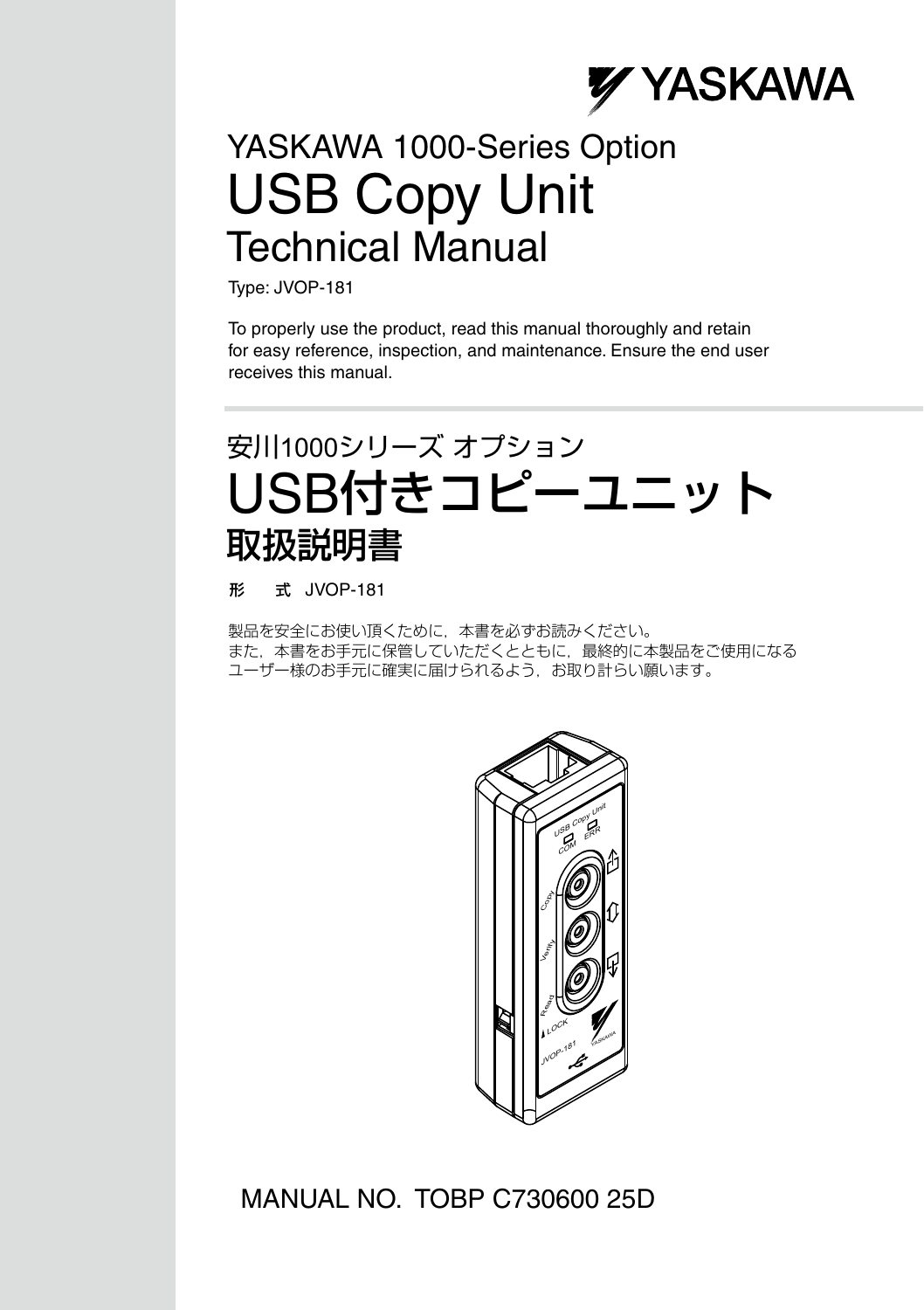### **Copyright © 2007 YASKAWA ELECTRIC CORPORATION**

All rights reserved. No part of this publication may be reproduced, stored in a retrieval system, or transmitted, in any form or by any means, mechanical, electronic, photocopying, recording, or otherwise, without the prior written permission of Yaskawa. No patent liability is assumed with respect to the use of the information contained herein. Moreover, because Yaskawa is constantly striving to improve its high-quality products, the information contained in this manual is subject to change without notice. Every precaution has been taken in the preparation of this manual. Yaskawa assumes no responsibility for errors or omissions. Neither is any liability assumed for damages resulting from the use of the information contained in this publication.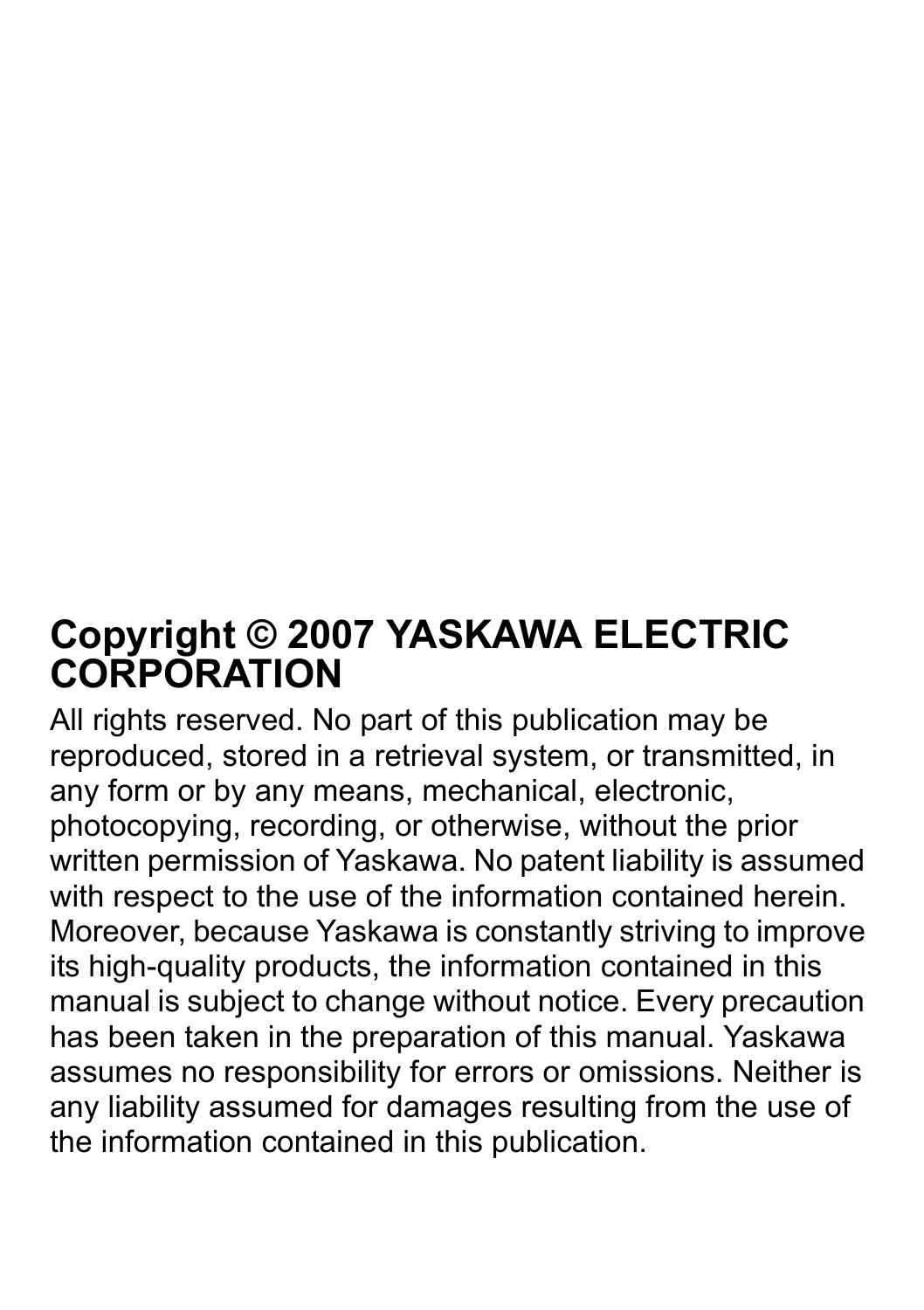# **Contents**

| 1 PREFACE AND SAFETY 4                              |
|-----------------------------------------------------|
| 2 RECEIVING 6                                       |
| 3 PRODUCT OVERVIEW 7                                |
| <b>4 COMPONENTS AND</b>                             |
| <b>FUNCTIONS9</b>                                   |
| <b>5 CONNECTING THE UNIT TO</b>                     |
|                                                     |
| <b>6 USING THE COPY FUNCTION. .14</b>               |
| $7$ SPECIFICATIONS $\ldots \ldots \ldots \ldots$ 18 |
| 8 YASKAWA LOCATIONS. 19                             |
| 9 REVISION HISTORY 20                               |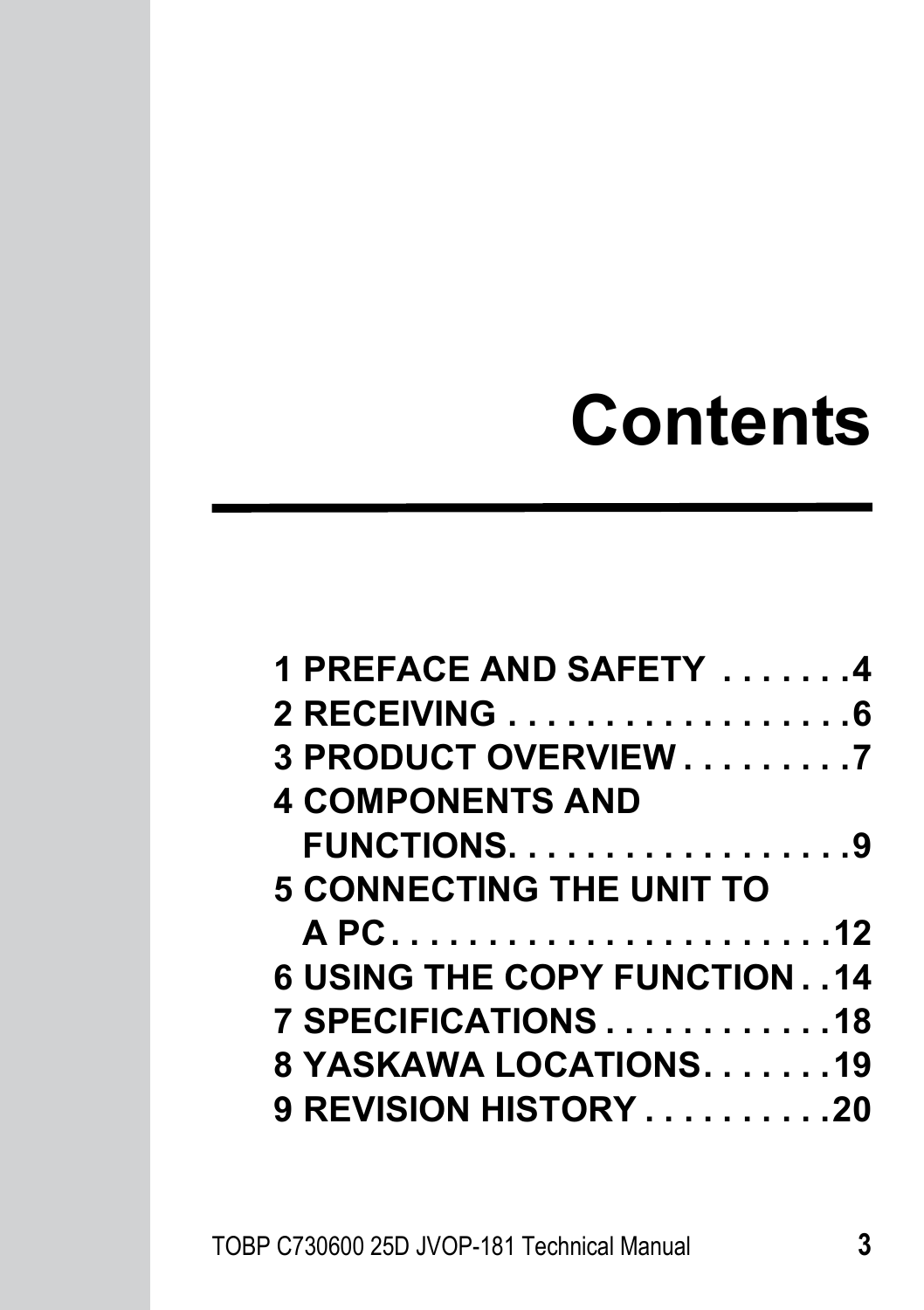## **1 Preface and Safety**

# <span id="page-3-0"></span>**1 Preface and Safety**

| ♠<br><b>Terms and Abbreviations</b> |                                                                               |  |  |
|-------------------------------------|-------------------------------------------------------------------------------|--|--|
| Note:                               | Indicates supplemental information that is not<br>related to safety messages. |  |  |
| Option:                             | YASKAWA 1000-Series Option USB Copy Unit                                      |  |  |
| Unit:                               | YASKAWA 1000-Series Drives,<br>YASKAWA Energy-Saving Unit D1000 and R1000     |  |  |
| Drive:                              | YASKAWA 1000-Series Drives                                                    |  |  |

### ◆ **Registered Trademarks**

Trademarks are the property of their respective owners.

## **General Safety**

Read and understand this manual before using the option.

The following conventions are used to indicate safety messages in this manual. Failure to heed these messages could result in serious or possibly even fatal injury or damage to the products or to related equipment and systems.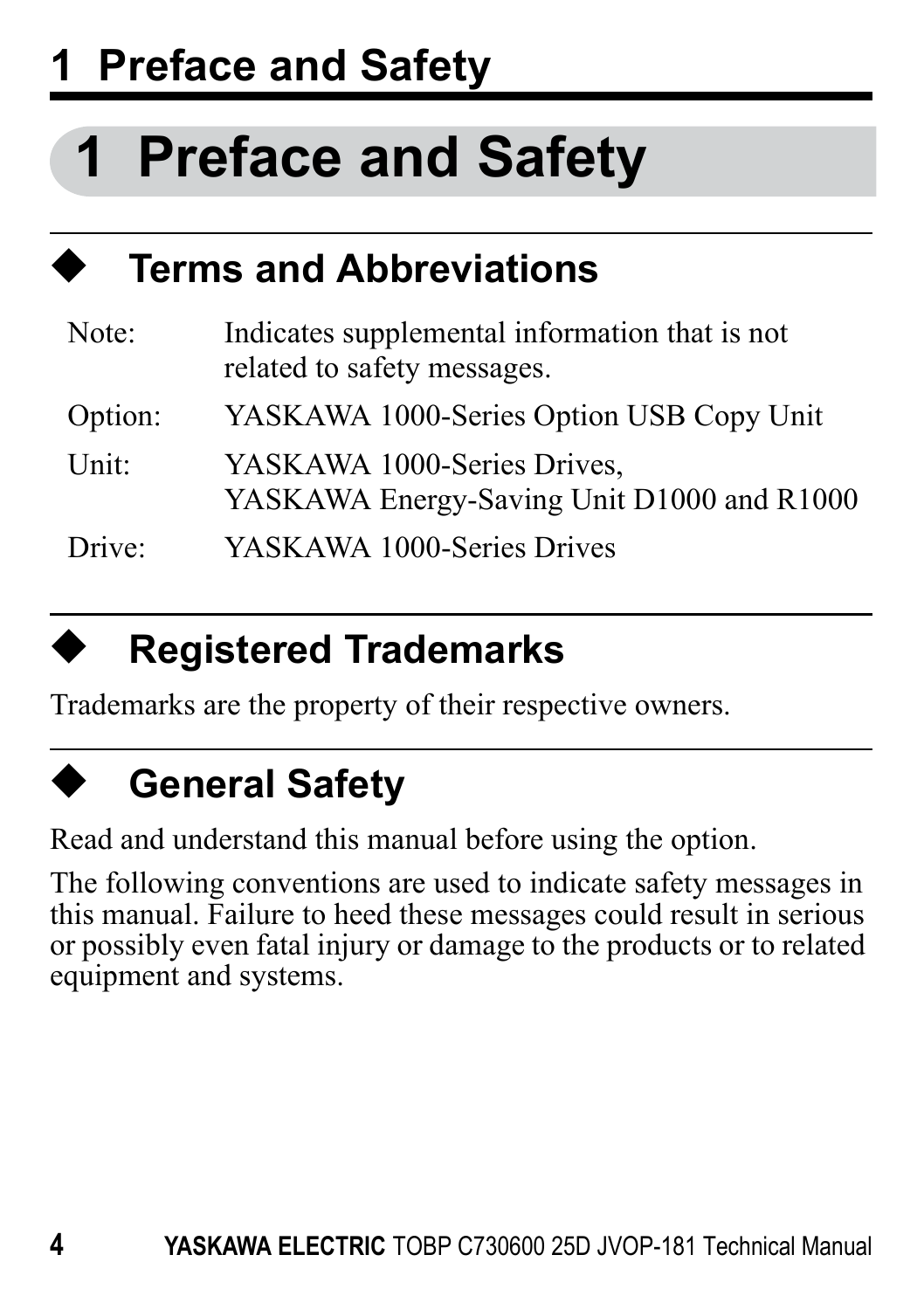# **A WARNING**

**Indicates a hazardous situation, which, if not avoided, could result in death or serious injury.**

## **NOTICE**

**Indicates a property damage message.**

**NOTICE:** *will also be indicated by a bold key word embedded in the text followed by an italicized safety message.*

## **Safety Messages**

# **WARNING**

## **Electrical Shock Hazard**

**Do not remove covers or touch circuit boards while the power is on.**

Failure to comply could result in death or serious injury.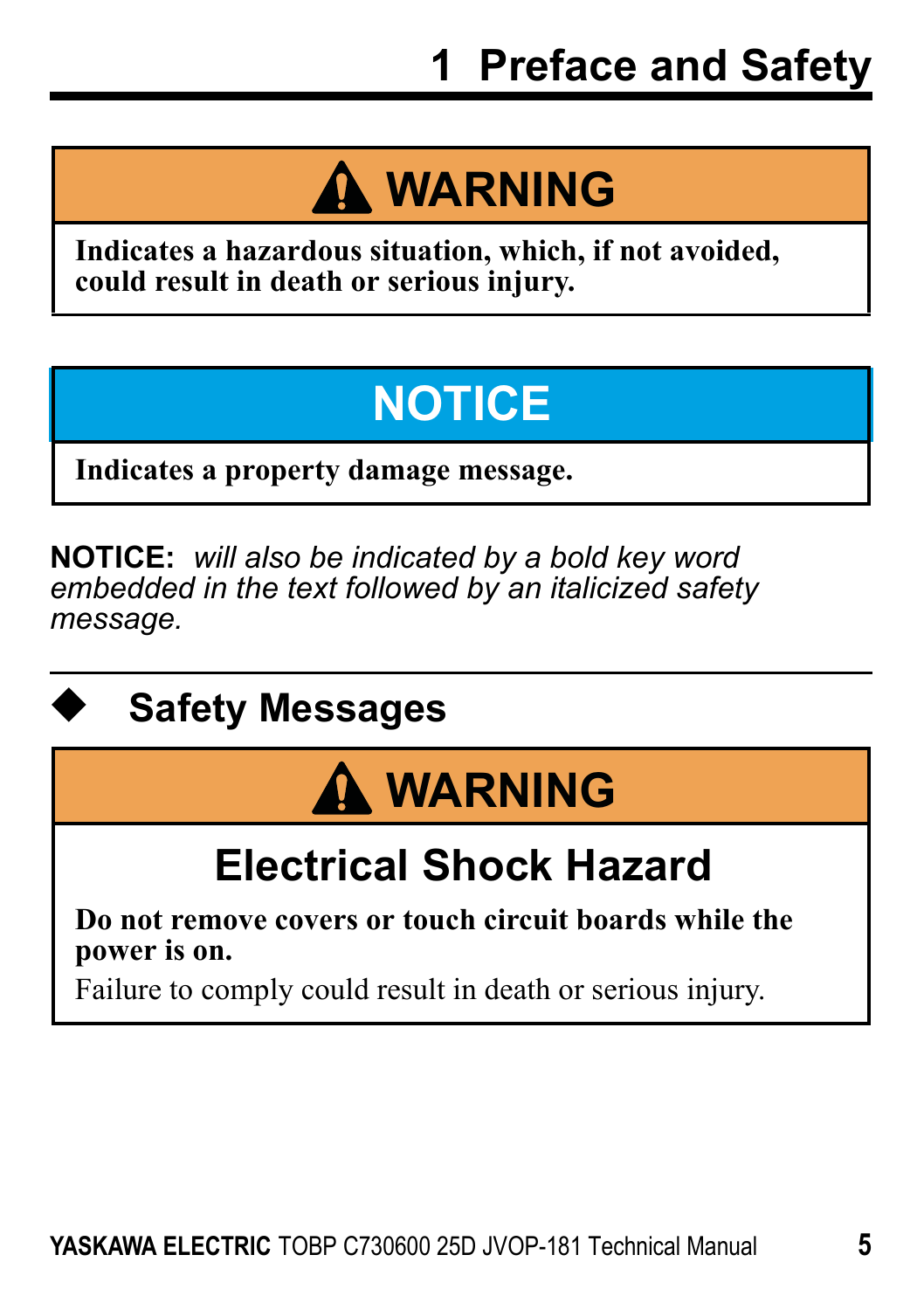# <span id="page-5-0"></span>**2 Receiving**

Please perform the following tasks after receiving the option:

- 1. Inspect the option for damage. If the option appears damaged upon receipt, contact the shipper immediately.
- 2. Verify receipt of all components, including the option; USB cable (30 cm/11.8 in.); RJ-45 cable  $(1 \text{ m}/39.4 \text{ in}.)$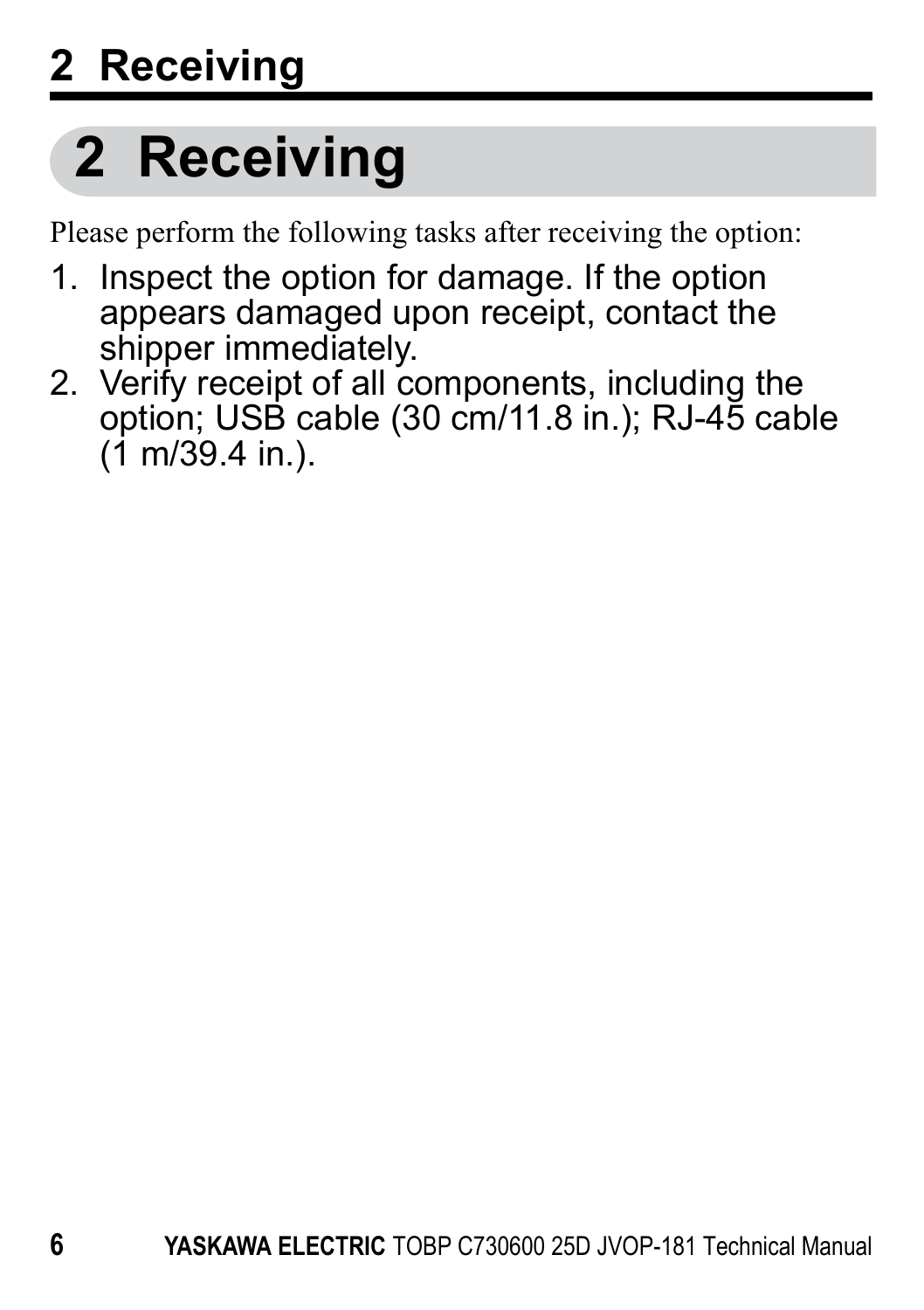# <span id="page-6-0"></span>**3 Product Overview**

### ◆ **About this Product**

The USB Copy Unit has two functions:

- Reading and copying unit parameter settings so that those settings can be transferred to another unit
- Allows the unit to connect to the USB port on a PC<br>Note: PC software includes Drive WizardPlus and

**Note:** PC software includes DriveWizardPlus and DriveWorksEZ. DriveWizardPlus is used for editing parameters, operating the unit, and monitoring unit performance when the unit is connected to a PC. DriveWorksEZ uses visual programming to allow the user to create customized application programs.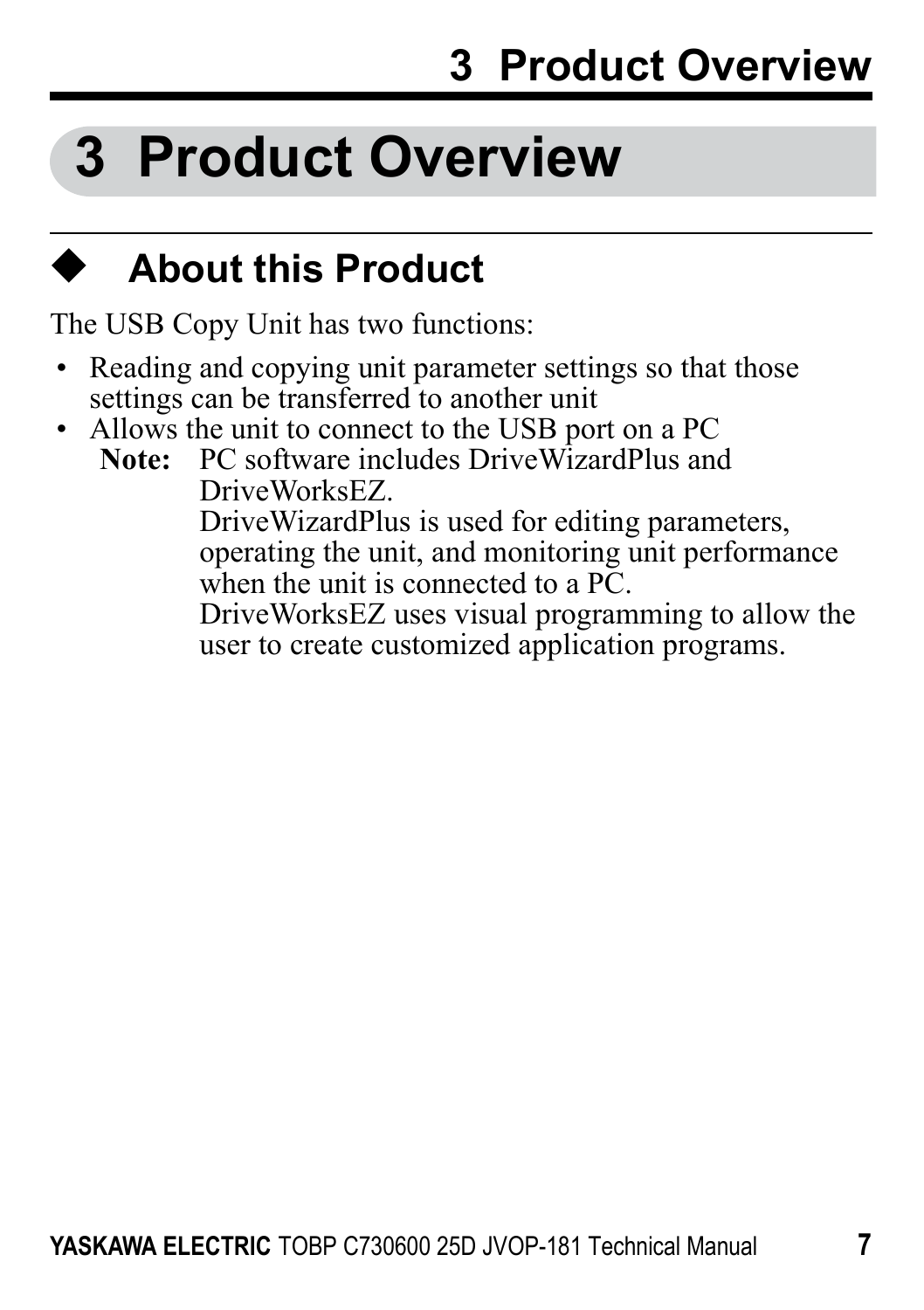### ◆ **Compatible Units**

The option is compatible with the following units:

<span id="page-7-0"></span>

| Unit              | <b>Software Version &lt;1&gt;</b> |
|-------------------|-----------------------------------|
| A1000             | All Versions                      |
| V1000             | 1010 and later                    |
| J1000             | All Versions                      |
| D <sub>1000</sub> | All Versions                      |
| R <sub>1000</sub> | All Versions                      |

<1> The software version appears on the unit nameplate next to "PRG".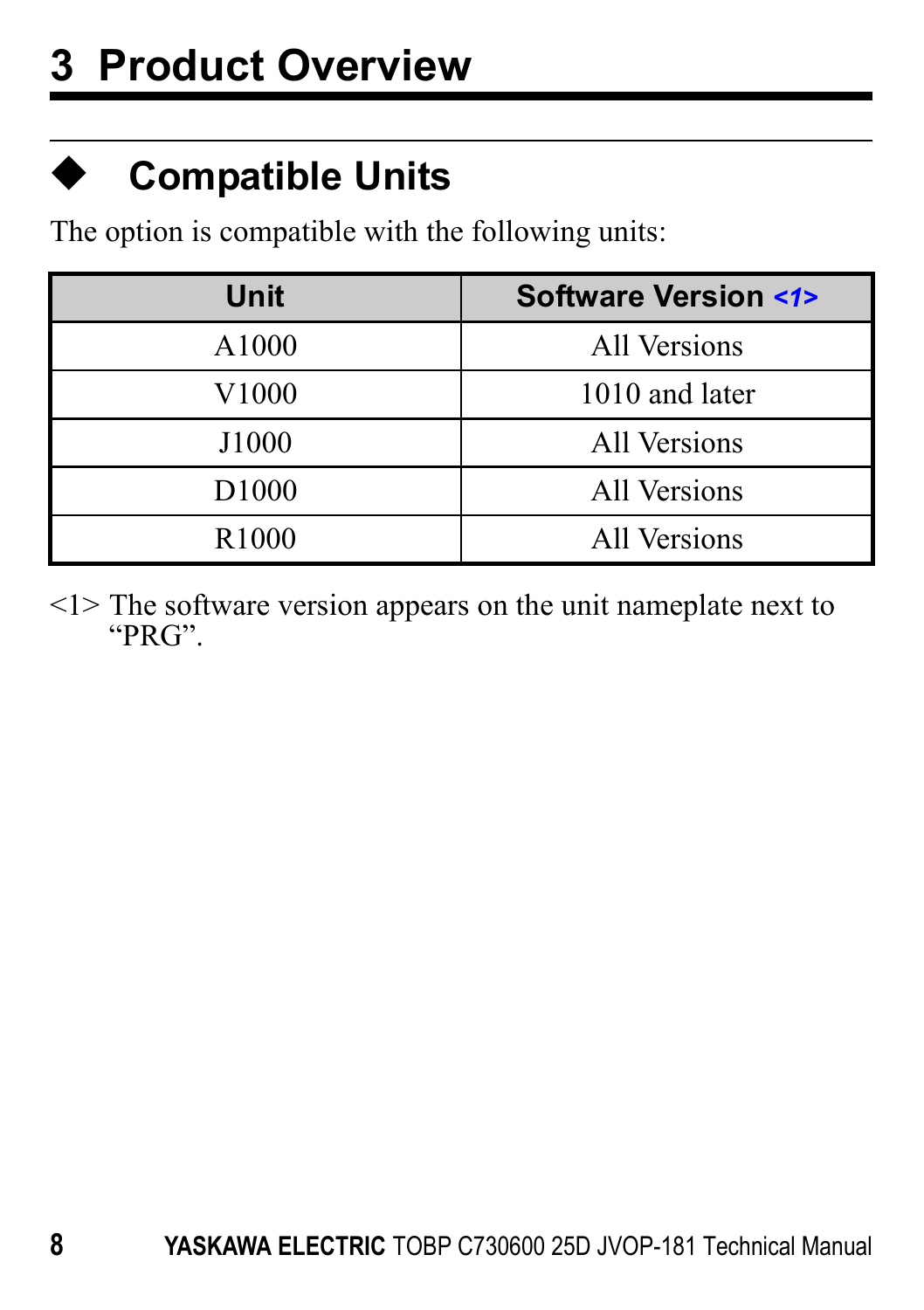## **4 Components and Functions**

# <span id="page-8-0"></span>**4 Components and Functions**

## **Component Names and Functions**





### **Communication Ports**

- RJ-45 port or communication port of the unit connects the option to a unit using the provided RJ-45 cable
- USB port connects the option to a PC using the provided USB cable.<br>Note:
	- When connecting the option to a PC or unit, use only the cables provided.

Yaskawa cannot guarantee proper operation if other cables are used.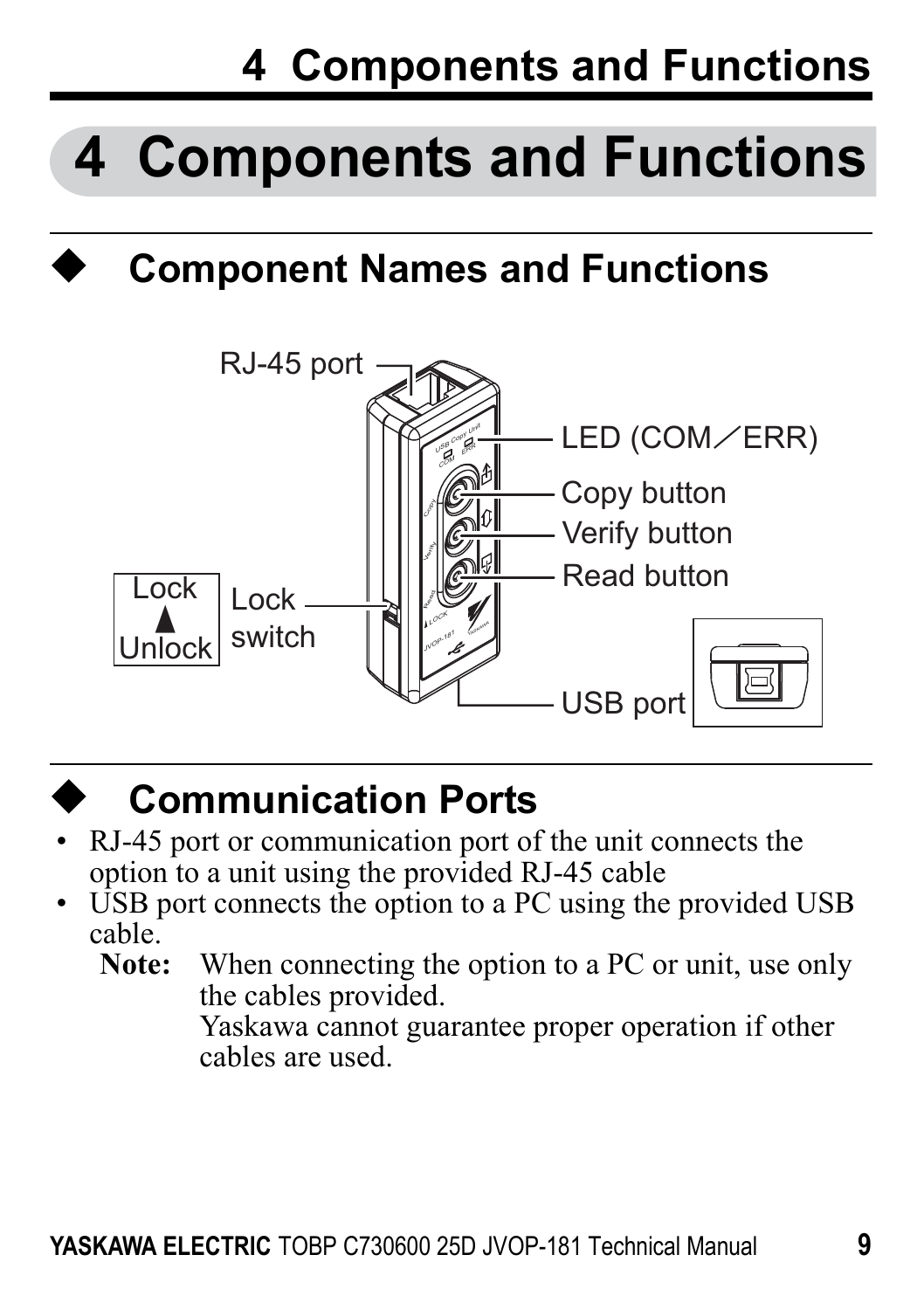## **4 Components and Functions**

## ◆ **Buttons/Switch**

<span id="page-9-0"></span>

| Button/<br><b>Switch</b>   | Operation                                                                      |  |
|----------------------------|--------------------------------------------------------------------------------|--|
| Read < l                   | Saves parameter settings from the unit                                         |  |
| Verify $\langle I \rangle$ | Compares parameters on the unit with the settings<br>saved to the option       |  |
| Copy < I>                  | Copies parameters settings that have been saved to<br>the option onto the unit |  |
| Lock                       | Read button is locked when the switch is set to the up<br>position             |  |

<1> Press and hold the button for at least one second to activate the function.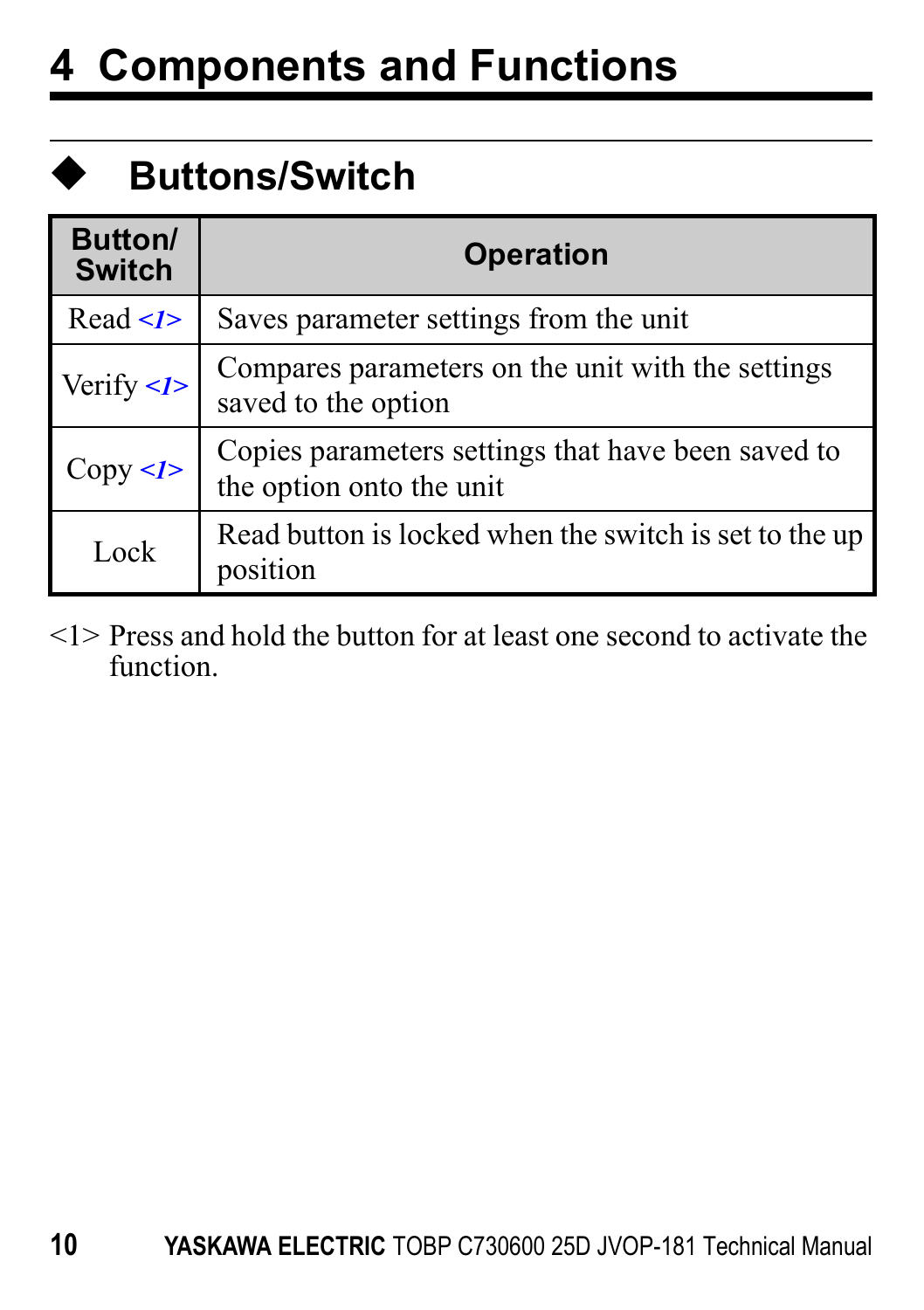

## **Option LED Display**

Below is a list of meanings for the various LED combinations on the option.

<span id="page-10-0"></span>

| <b>COM</b> | <b>ERR</b> | <b>Meaning</b>                                                |
|------------|------------|---------------------------------------------------------------|
| ON         | ON         | Lights for 0.5 seconds when the power is first<br>switched on |
| ON         | <b>OFF</b> | Normal operation                                              |
| Flashing   | <b>OFF</b> | Data is being exchanged between the unit and<br>the option    |
| OFF        | Flashing   | No parameters have been saved to the option<br>$\langle$ 1>   |
| OFF        | <b>OFF</b> | Cable is not properly connected $\leq 2$                      |
| OFF        | OΝ         | Indicates an error in the option $\leq$                       |

- <1> After properly setting all unit parameters, connect the option and press and hold the Read button for one second to save parameter settings to the option.
- <2> Make sure the cable is properly connected.
- <3> Replace the option.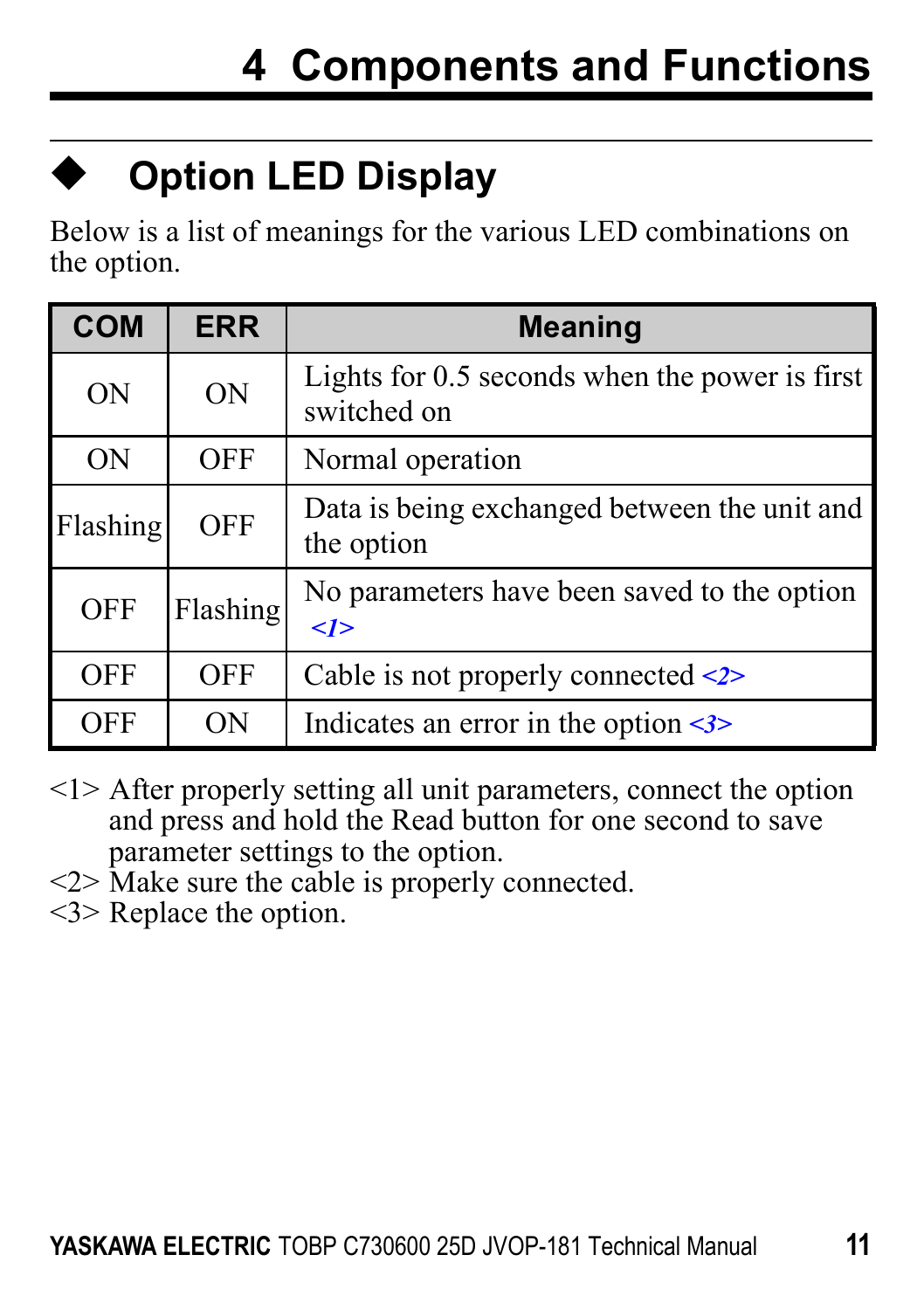# **5 Connecting the Unit to a PC**

# <span id="page-11-0"></span>**5 Connecting the Unit to a PC**

# ◆ **Usage**

- The copy function does not work when the option is used for connecting the unit to a PC.
- The option will not function if connected to a PC that is in sleep mode.



### **Connection Diagram and Instructions**

**Note:** For instructions on connecting a PC to the unit, refer to the unit manual. Connect A1000/D1000/R1000 to the USB port on any PC using a USB cable.

| Unit                                | <b>Connection</b><br>Port           | <b>Port Location</b> |
|-------------------------------------|-------------------------------------|----------------------|
| A1000<br>D <sub>1000</sub><br>R1000 | RJ-45 Port of the<br>Unit           | (000)                |
| V1000                               | Communications<br>Port of the Drive | 農業<br>ढळ             |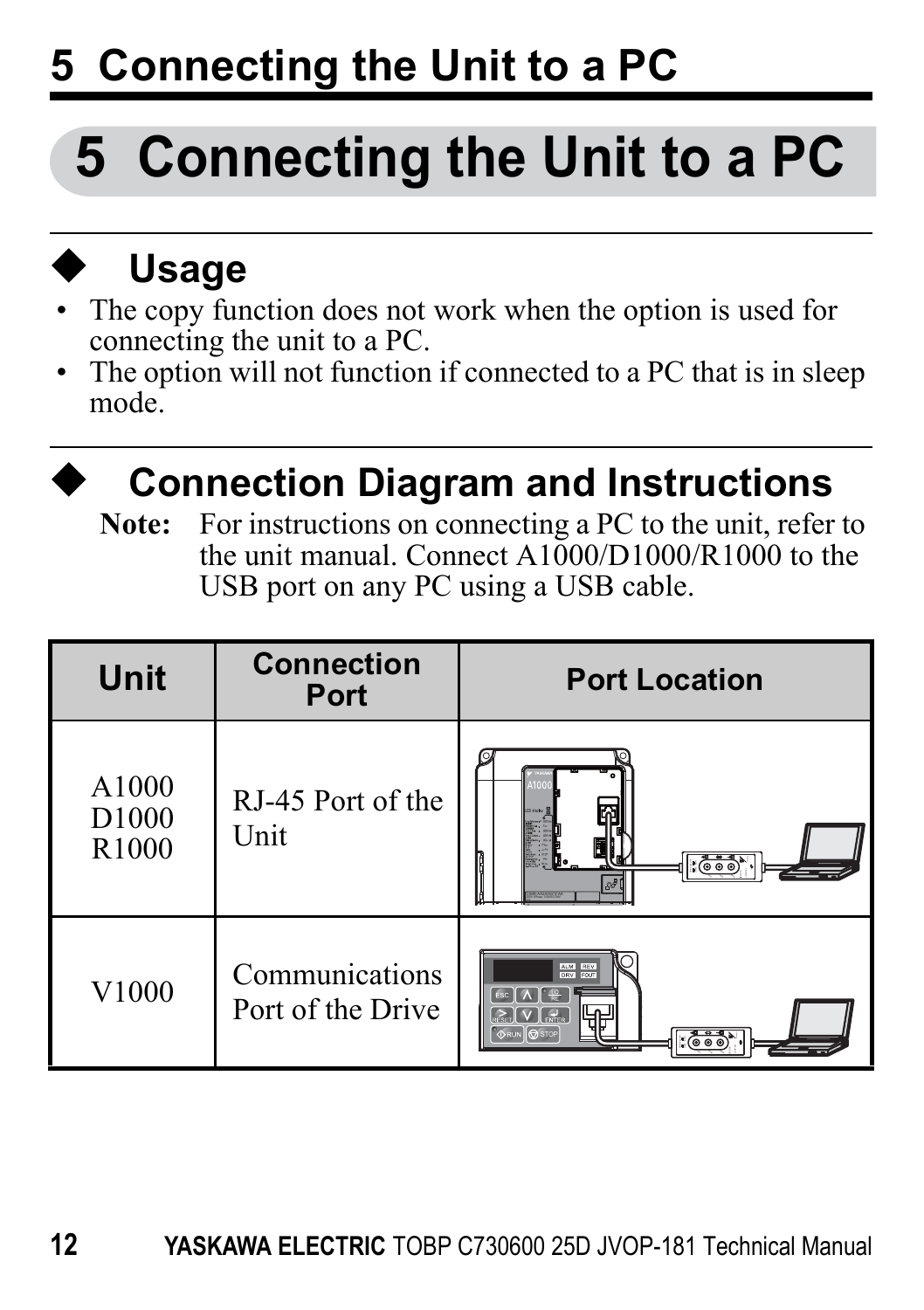## **5 Connecting the Unit to a PC**

| Unit  | <b>Connection</b><br>Port                                    | <b>Port Location</b>         |
|-------|--------------------------------------------------------------|------------------------------|
| J1000 | RJ-45 Port of<br>RS232C Interface<br>Connected to a<br>Drive | ALM BOY<br>cary from<br>1000 |

- 1. Install the USB driver from the installation CD of DriveWizardPlus or our Web site. U.S.: http://www.yaskawa.com Europe: http://www.yaskawa.eu.com Japan: http://www.e-mechatronics.com Other areas: contact a Yaskawa representative
- 2. All communication ports in the option are used to connect to a PC or unit using the cables provided.
- 3. Use DriveWizardPlus or DriveWorksEZ to operate the unit. Refer to the manuals for those products for detailed operating instructions.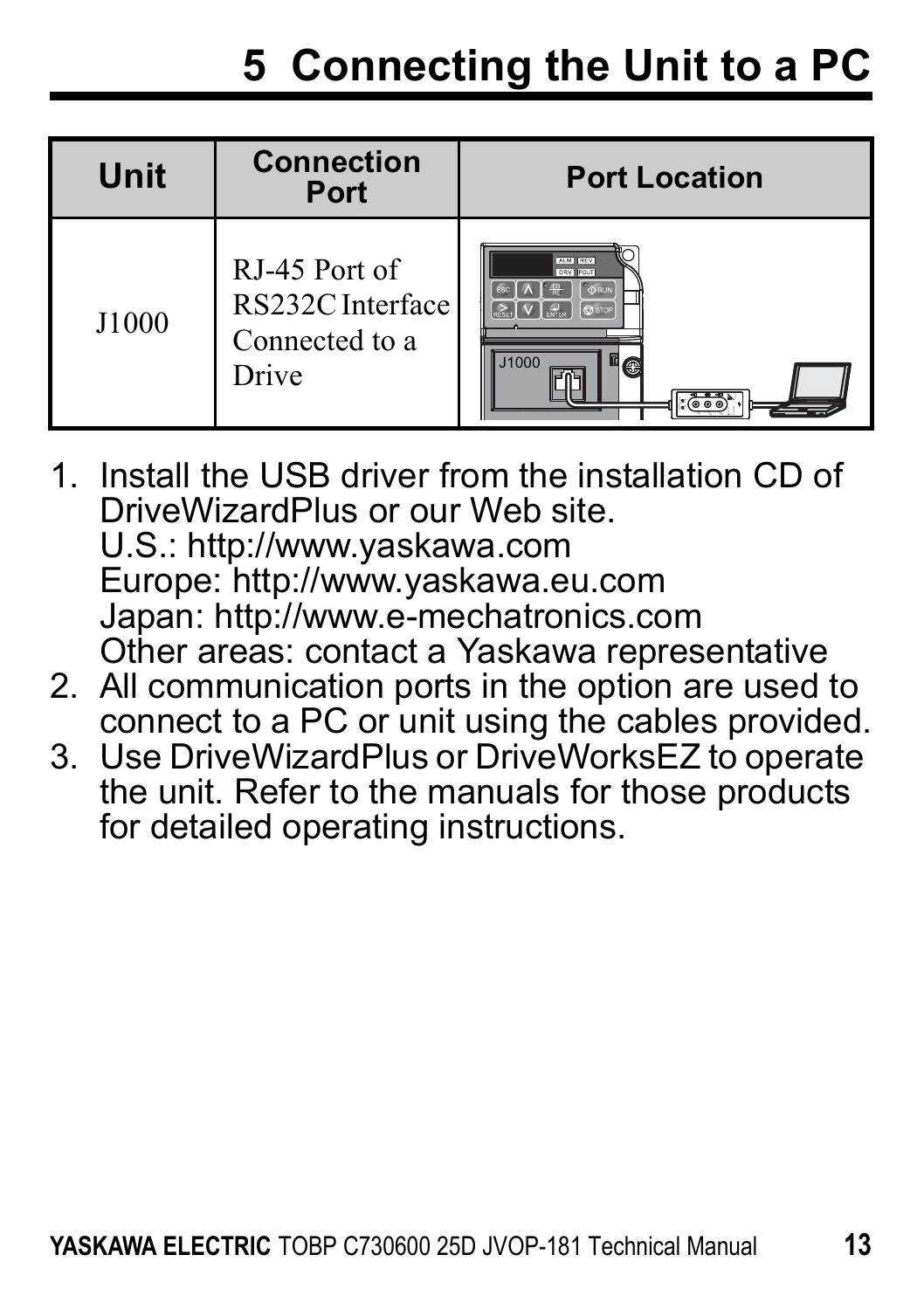# <span id="page-13-0"></span>◆ **Usage**

**NOTICE:** *Never use the option while the unit is running the motor. Whenever using the option, the unit should be fully stopped. Failure to comply could result in abnormal operation of unit or equipment.*

• Parameters can only be saved to a unit when the voltage class capacity, control mode, and software version match.

### **Connecting the Option and Instructions**

Using the option with a unit requires the RJ-45 cable included in the package.

| Unit                                | <b>Connection</b><br>Port           | <b>Port Location</b> |
|-------------------------------------|-------------------------------------|----------------------|
| A1000<br>D <sub>1000</sub><br>R1000 | RJ-45 Port of the<br>Unit           |                      |
| V1000                               | Communications<br>Port of the Drive | <b>COLOR</b>         |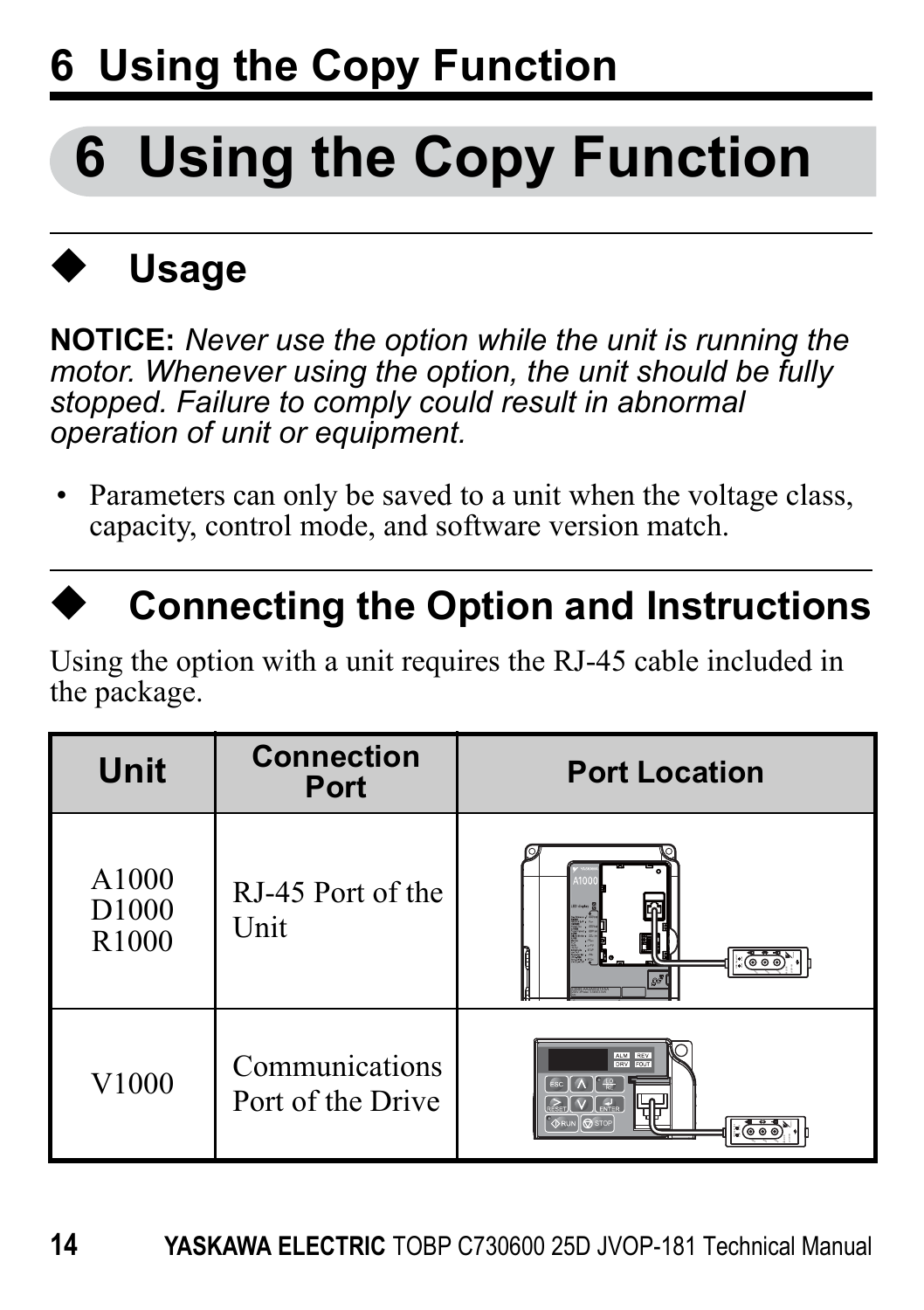| Unit  | <b>Connection</b><br>Port                                              | <b>Port Location</b>            |
|-------|------------------------------------------------------------------------|---------------------------------|
| J1000 | RJ-45 Port of<br><b>RS232C</b><br>Interface<br>Connected to a<br>Drive | ALM   REV<br>cay Legal<br>J1000 |

While reading, verifying, or conving data between the unit and the option, the "COM" light on the option will flash, and a message will appear on the unit's display screen.

Once the task of reading, copying, or verifying data is complete, the "COM" light on the option will go out and "  $F_{\Box}f''$  will appear on the unit's display screen.

• Read

Press and hold the Read button for one second to save parameters from the unit to the option. While saving settings from the unit to the option, " $\overline{F} \overline{H}$ " will flash on the display screen.

• Verify

Press and hold the Verify button for one second to confirm that the parameter settings in the unit and the parameter settings saved to the option match. During this time, " $_{\text{U}}$   $\in$  4" will flash on the display screen.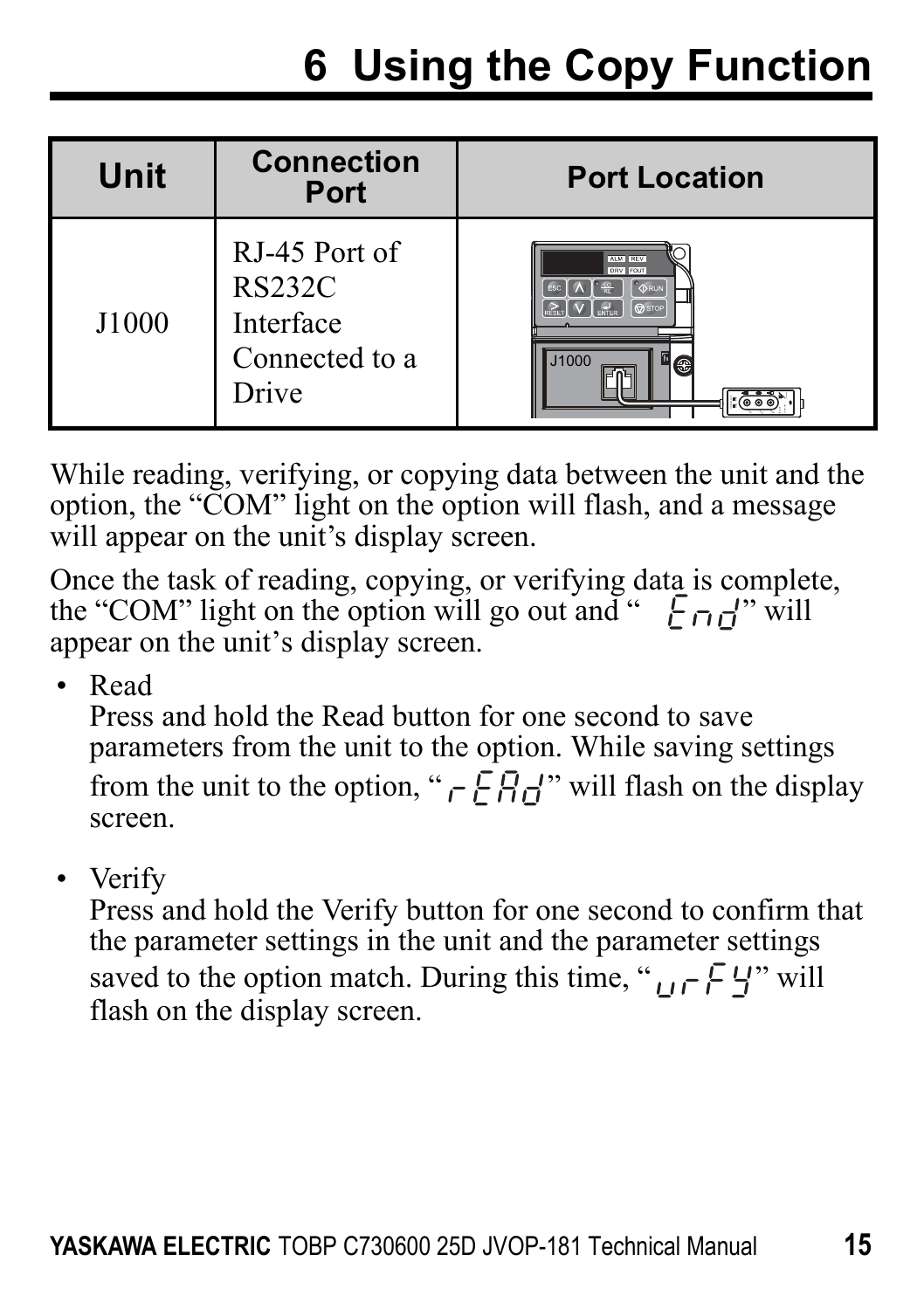• Copy

Press and hold the Copy button for one second to write parameter settings from the option to the unit. While saving settings from the option to the unit, " $\int_{\Omega} P Y$ " will flash on the display screen.



### **Unit LED Display and Meaning**

Use the table below to understand the unit LED when the option is connected.

<span id="page-15-0"></span>

| <b>Display</b> |             | <b>Description</b>                                                                                              |
|----------------|-------------|-----------------------------------------------------------------------------------------------------------------|
| <i>CoPY</i>    | CoPy        | Writing parameter settings (flashing)                                                                           |
| <b>EPEr</b>    | <b>CPEr</b> | Control mode of the unit does not match the<br>option $\leq l$                                                  |
| <i>EPYE</i>    | CPyE        | Error writing data $\leq 2$                                                                                     |
| E5Er           | <b>CSEr</b> | Error occurred in the option $\leq$                                                                             |
| 8 AF P         | dFPS        | Unit model does not match to the another<br>unit $\leq l$                                                       |
| End            | End         | Task completed                                                                                                  |
| ı FEr          | iFEr        | Communication error between option and<br>unit                                                                  |
| ndfil          | ndAT        | Model, voltage class, capacity, and/or<br>control mode differ $\leq I$<br>No data is saved to the option $\leq$ |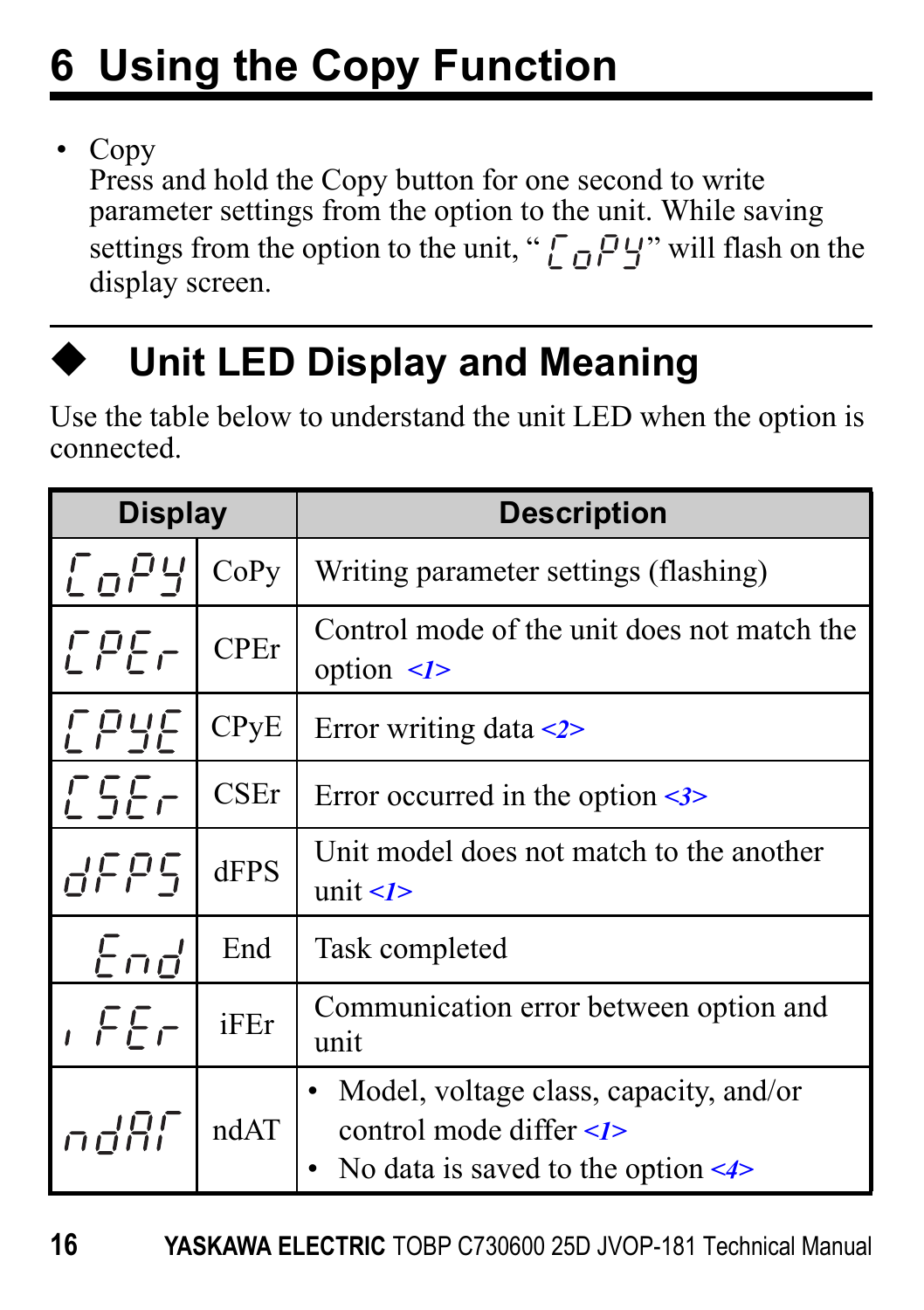| <b>Display</b>  |      | <b>Description</b>                                                               |
|-----------------|------|----------------------------------------------------------------------------------|
| $rdE\tau$       | rdEr | Error reading data $\lt$ 5>                                                      |
| rEAd.           | rEAd | Reading parameter settings (flashing)                                            |
| <b>UREr</b>     | vAEr | Voltage class and/or unit capacity does not<br>match $\leq I$                    |
| $U$ $F$ $H$ $E$ | vFyE | Parameter settings in the unit and those<br>saved to the option are not the same |
| urFY            | vrFv | Comparing parameter settings (flashing)                                          |

- <1> Parameters can only be copied to a unit when the power supply specifications, capacity, control mode, and software version match.
- <2> Press and hold the Copy button for one second. The option will copy parameter settings previously saved to the option to the unit.
- <3> Replace the option.
- <4> Connect the option to a unit with the proper parameter settings and press and hold the Read button for one second. The option will then save the settings from the unit.
- $\leq$  Press and hold the Read button for one second. The option will save the settings from the unit.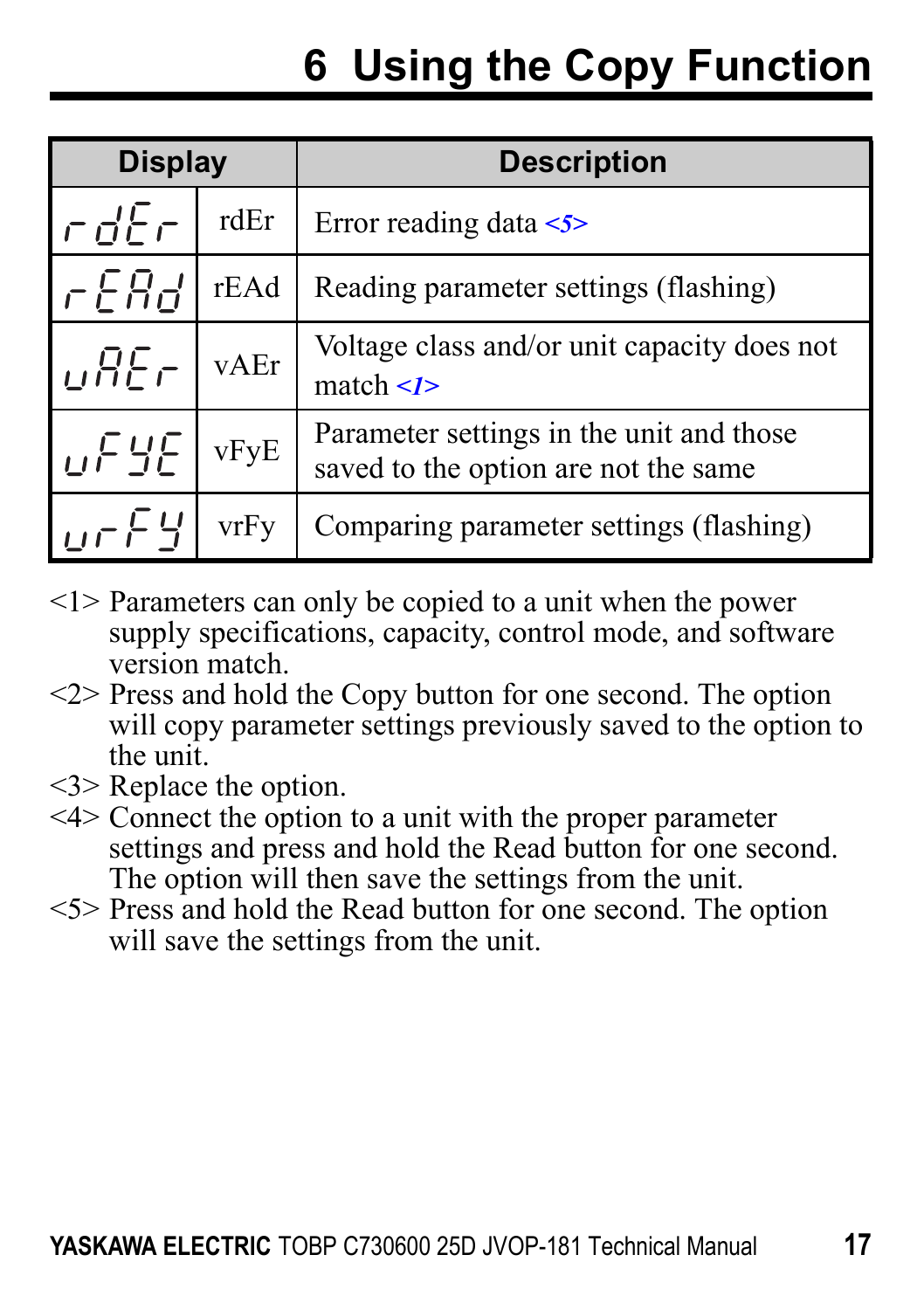## **7 Specifications**

# <span id="page-17-0"></span>**7 Specifications**

| Item                                  | <b>Specification</b>                                                                                                                                            |
|---------------------------------------|-----------------------------------------------------------------------------------------------------------------------------------------------------------------|
| Port                                  | RJ-45                                                                                                                                                           |
|                                       | UBB2.0                                                                                                                                                          |
| Power supply                          | Powered from a PC or unit                                                                                                                                       |
| Operating system                      | OS compatible with 32-bit memory:<br>• Windows 2000 (Service Pack 1 or later)<br>• Windows XP<br>OS compatible with 32-bit and 64-bit<br>memory:<br>• Windows 7 |
| Memory                                | Stores parameters settings for a single unit                                                                                                                    |
| Operating<br>temperature              | $-10$ to $+50^{\circ}$ C ( $+14$ to $+122^{\circ}$ F)                                                                                                           |
| Storage temperature                   | $-20$ to $+60^{\circ}$ C (-4 to $+140^{\circ}$ F)                                                                                                               |
| Dimensions<br>$(W \times H \times D)$ | $30 \times 80 \times 20$ mm $(1.18 \times 3.15 \times 0.79$ in.)                                                                                                |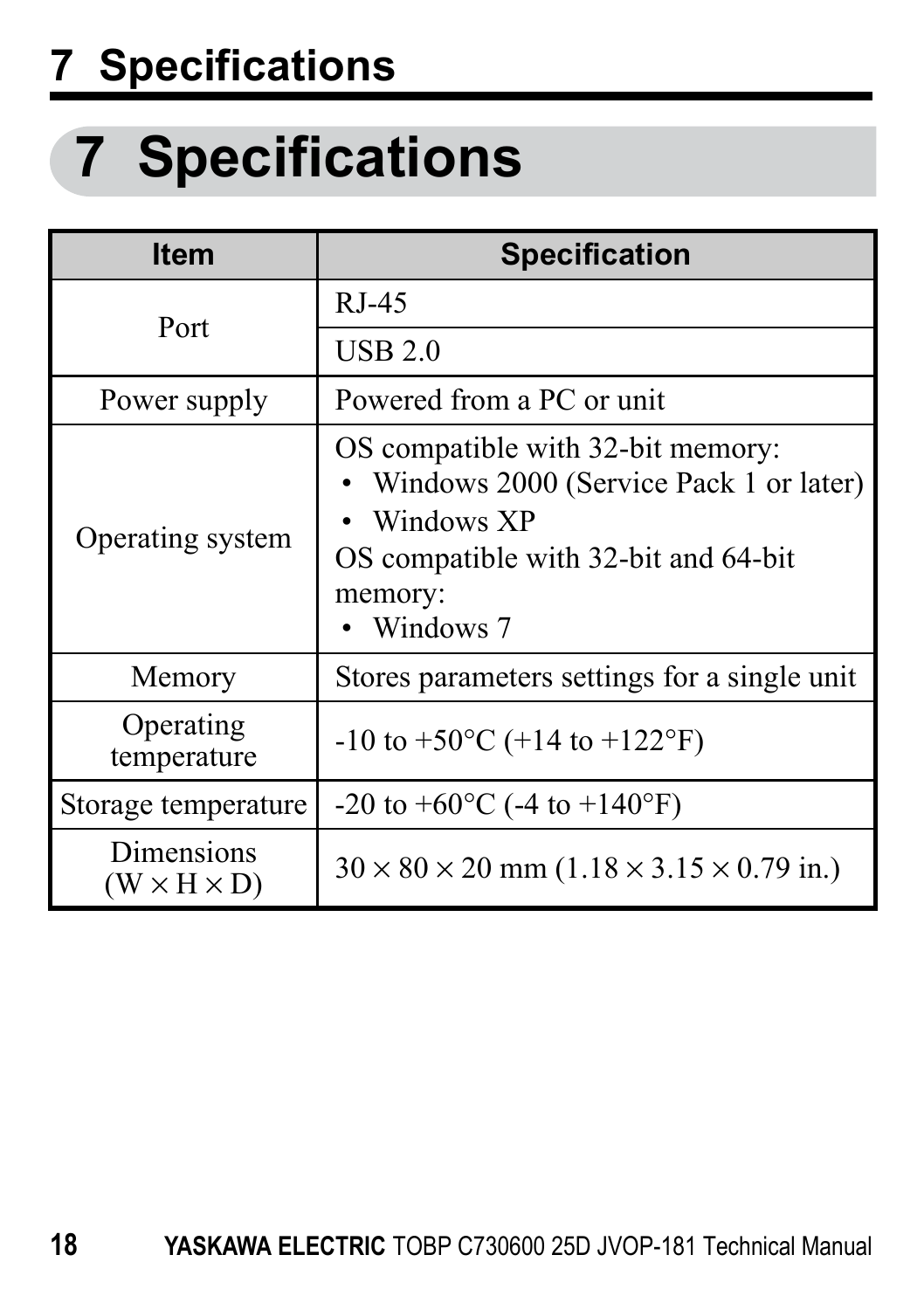# <span id="page-18-0"></span>**8 Yaskawa Locations**

#### **DRIVE CENTER (INVERTER PLANT)**

2-13-1, Nishimiyaichi, Yukuhashi, Fukuoka, 824-8511, Japan Phone: 81-930-25-3844 Fax: 81-930-25-4369 http://www.yaskawa.co.jp

#### **YASKAWA ELECTRIC CORPORATION**

New Pier Takeshiba South Tower, 1-16-1, Kaigan, Minatoku, Tokyo, 105-6891, Japan Phone: 81-3-5402-4502 Fax: 81-3-5402-4580 http://www.yaskawa.co.jp

#### **YASKAWA AMERICA, INC.**

2121 Norman Drive South, Waukegan, IL 60085, U.S.A. Phone: 1-800-YASKAWA (927-5292) or 1-847-887-7000 Fax: 1-847-887-7310 http://www.yaskawa.com

#### **YASKAWA ELÉTRICO DO BRASIL LTDA.**

Avenida Piraporinha 777, Diadema, São Paulo, 09950-000, Brasil Phone: 55-11-3585-1100 Fax: 55-11-3585-1187 http://www.yaskawa.com.br

#### **YASKAWA EUROPE GmbH**

Hauptstrasse 185, 65760 Eschborn, Germany Phone: 49-6196-569-300 Fax: 49-6196-569-398 http://www.yaskawa.eu.com

#### **YASKAWA ELECTRIC KOREA CORPORATION**

9F, Kyobo Securities Bldg., 26-4, Yeouido-dong, Yeongdeungpo-gu, Seoul, 150-737, Korea Phone: 82-2-784-7844 Fax: 82-2-784-8495 http://www.yaskawa.co.kr

#### **YASKAWA ELECTRIC (SINGAPORE) PTE. LTD.**

151 Lorong Chuan, #04-02A, New Tech Park, 556741, Singapore Phone: 65-6282-3003 Fax: 65-6289-3003 http://www.yaskawa.com.sg

#### **YASKAWA ELECTRIC (CHINA) CO., LTD.**

12F, Carlton Bld., No.21 HuangHe Road, HuangPu District, Shanghai 200003, China Phone: 86-21-5385-2200 Fax: 86-21-5385-3299 http://www.yaskawa.com.cn

#### **YASKAWA ELECTRIC (CHINA) CO., LTD. BEIJING OFFICE**

Room 1011, Tower W3 Oriental Plaza, No. 1 East Chang An Ave., Dong Cheng District, Beijing, 100738, China Phone: 86-10-8518-4086 Fax: 86-10-8518-4082

#### **YASKAWA ELECTRIC TAIWAN CORPORATION**

9F, 16, Nanking E. Rd., Sec. 3, Taipei, 104, Taiwan Phone: 886-2-2502-5003 Fax: 886-2-2505-1280

#### **YASKAWA INDIA PRIVATE LIMITED**

#17/A Electronics City, Hosur Road Bangalore 560 100 (Karnataka), India Phone: 91-80-4244-1900 Fax: 91-80-4244-1901 http://www.yaskawaindia.in

(Address revision No.: 13-7-11)

### **YASKAWA ELECTRIC** TOBP C730600 25D JVOP-181 Technical Manual **19**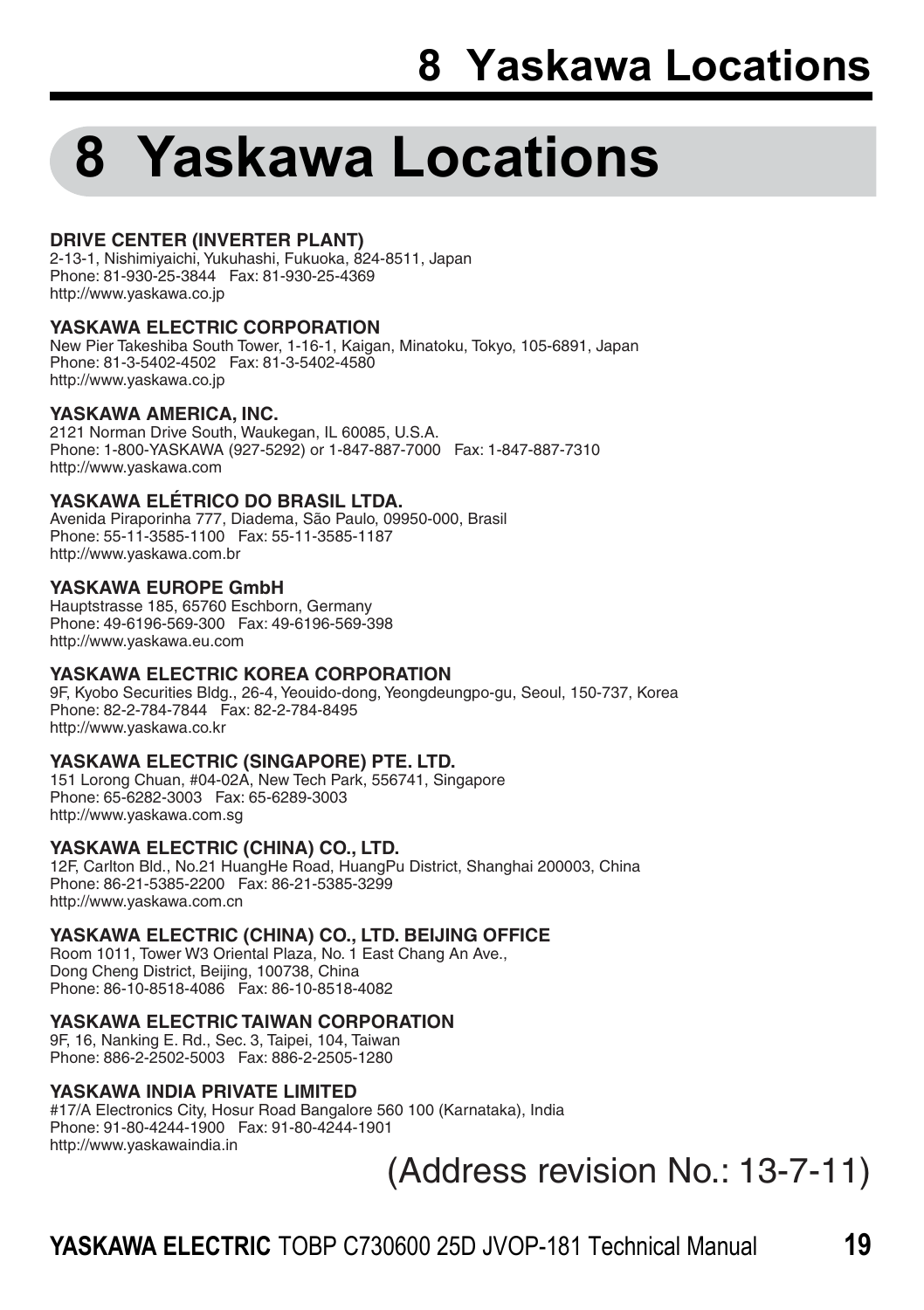# **9 Revision History**

# <span id="page-19-0"></span>**9 Revision History**

The revision dates and numbers of the revised manuals are given on the bottom of the back cover.

MANUAL NO. TOBP C730600 25B

Published in Japan August 2008 07-6

Date of<br>publication

Date of original publication Revision number 1

| Date of<br><b>Publication</b> | Rev.<br>No. | <b>Section</b>             | <b>Revised Content</b>                                       |
|-------------------------------|-------------|----------------------------|--------------------------------------------------------------|
| September<br>2013             | ◈           | All chapters               | Addition: Application to<br>R <sub>1000</sub>                |
|                               |             | Chapter 8                  | <b>Revision: Address</b>                                     |
| February<br>2013              | \$          | All<br>chapters            | Addition: Application to<br>D1000                            |
|                               |             |                            | Revision: Reviewed and<br>corrected entire<br>documentation. |
|                               |             | Front cover,<br>back cover | Revision: The title of the<br>Manual                         |
| July 2012                     |             | Back cover                 | Revision: Address                                            |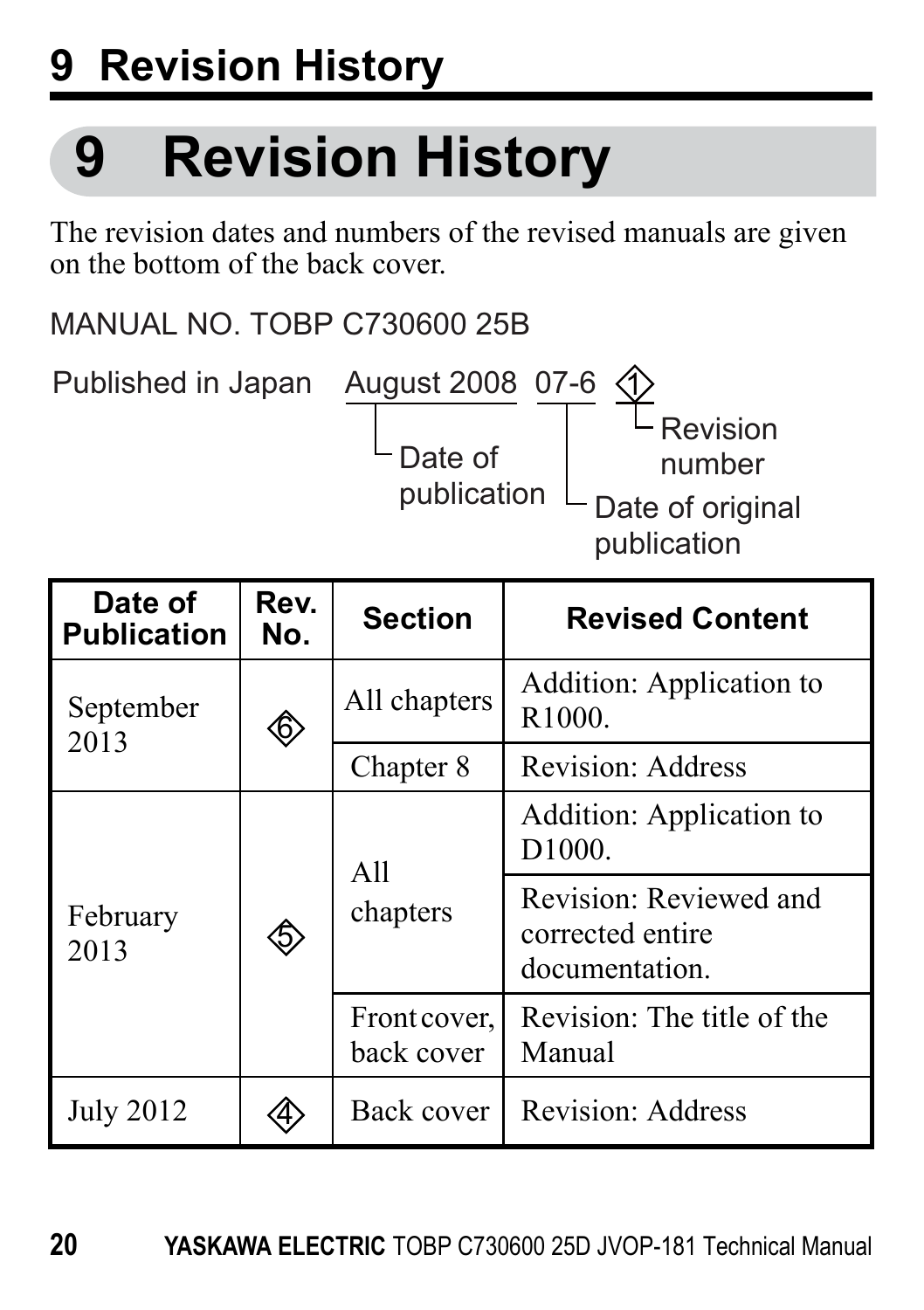## **9 Revision History**

| Date of<br><b>Publication</b> | Rev.<br>No. | <b>Section</b>             | <b>Revised Content</b>                                  |
|-------------------------------|-------------|----------------------------|---------------------------------------------------------|
| June 2011                     | 3           | Front cover,<br>back cover | Revision: Format                                        |
| September<br>2010             |             | Chapter 8                  | <b>Revision: Address</b>                                |
| August 2008                   |             | All<br>chapters            | Revision: The title of the<br>Manual                    |
|                               |             |                            | Addition: Application to the<br>A1000 and J1000 drives. |
| June 2007                     |             |                            | First edition                                           |